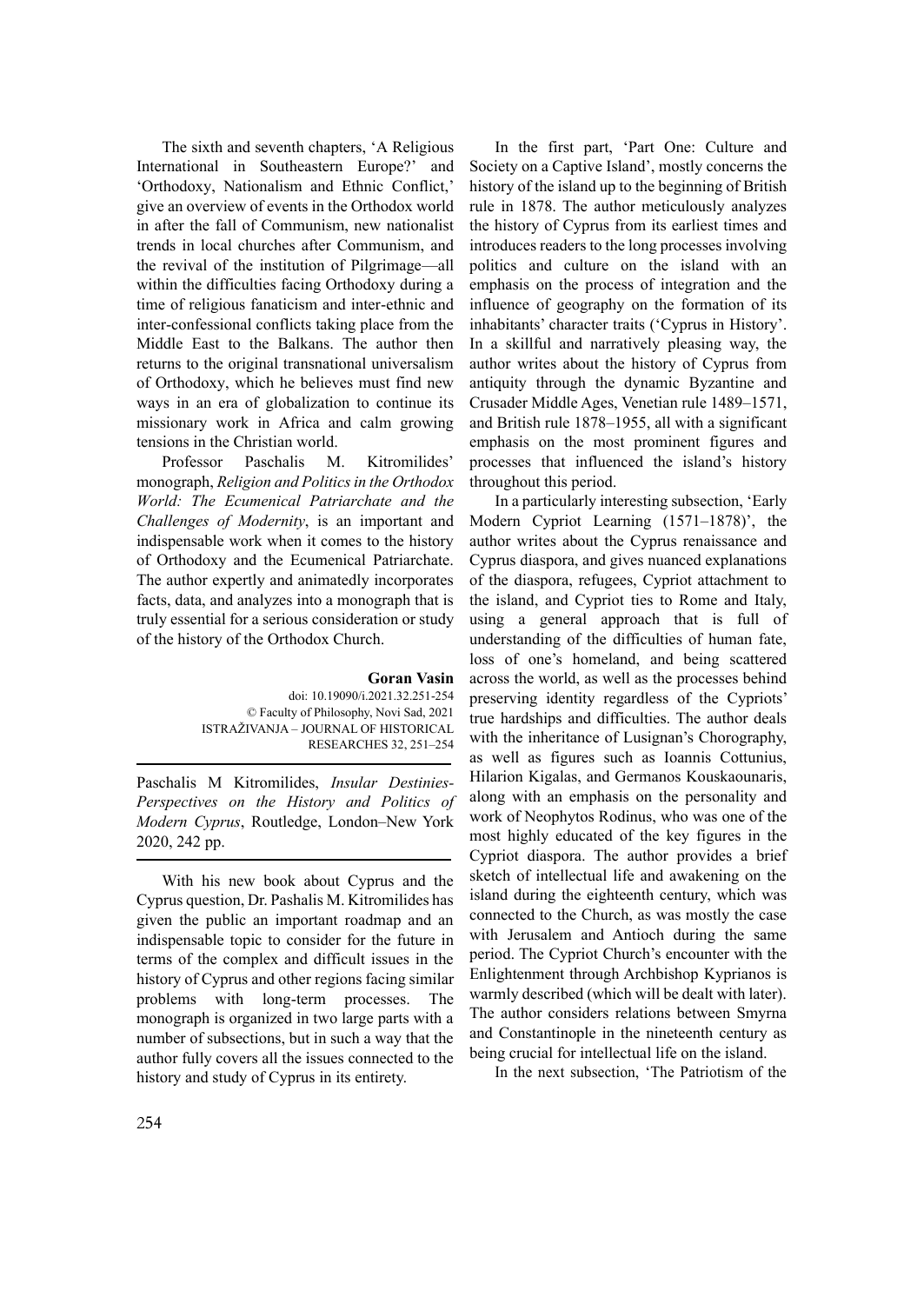Expatriates', the author continues in a similar manner, returning to Lusignan (and his Chorography, which writes about in detail) and then discusses Neophyte Rodinos and the Archbishop Kyprianos, who wrote a history of Cyprus published in Venice in 1788. Throughout the book, he pays careful attention with particular skill to every detail regarding these three great figures.

The narrative history of the intellectual rise of the Cypriot diaspora and Cyprus is briefly interrupted by the subsection, 'Repression and Protest in Traditional Society, Cyprus 1764', and is then continued in a similar manner with the subsection 'The Anonymity of a Prominent Woman in Eighteenth-Century Cyprus'. The previous subsection about the uprising of 1764 paints a picture of a gradual crisis in Ottoman rule in Cyprus and the weakness of self-government, and also hints at cracks that would later grow into open conflict. The Orthodox Church tried to serve as mediator to calm the passions that had begun percolating in 1764, as they often did throughout the Ottoman Empire. In an appendix, the author provides two reports about these events written by the French and Venetian consuls.

The subsection, 'A Moldavian Connection to the Introduction of the Enlightenment in Cyprus', tells of Archbishop Kyprianos (1810–1821) and his significant influence on the dissemination of Enlightenment ideas in Wallachia and Moldavia, as well as his tragic death in Nicosia on July 9, 1821. The difference between the creation of a cult of a priest/martyr and national martyr is fully clarified, which is a very common point of dispute and disagreement regarding Church's political views and actions related to nationalism. Kyprianos's pastoral work in Wallachia and Moldavia from 1783 to 1802 is described in detail along with important details about the history of these regions, as are Michael Soutzos and Alexander Mavrocordatos and the open question of the episcopal sees in Bucharest and Iași, and Othodox Christianity's general influence in these areas.

There is a clear assumption that Kyprianos's dissemination of Enlightenment ideas left a mark on the places where he lived, but from 1802 this became especially apparent in Cyprus, to which he had returned. During a period of unrest in

1804, he skillfully exercised influence on the masses that had mobilized against Orthodox Christianity and distinguished himself with his composure and restraint. He took over the Church of Cyprus as archbishop on October 29, 1810. He and his contemporaries saw possibilities within the ideas of the Enlightenment for transforming the Orthodox Church. A Hellenic school was founded in 1812 in Nicosia, followed by another in Limassol in 1819 with the support of the Gymnasium in Smyrna, all of which placed Kyprianos among the great Enlightenment thinkers due to his active work in the Hellenic world. The Greek uprising of 1821 really put the Orthodox Church in the Ottoman Empire to the test, and Kyprianos was executed without evidence of any connection to the insurgents, as were Patriarch Gregory of Constantinople and several other bishops. For more about these processes and phenomena according to a British report concerning the situation in Cyprus see 'Cyprus in 1821: A Report to the Levant Company and the Layers of Historical Memory'.

The author concludes the first large section authentically and effectively with the story of Cyprus's literary tradition and the sparks of Hellenism in Smyrna, Alexandria, Cairo, and Jerusalem in the subsection, 'Collective Consciousness and Poetry: Three Moments in the Literary Tradition of Modern Cyprus' The poetry of Vasilis Michaelides and Dimitris Lipertis are analyzed separately.

In the second part of the monograph, 'Part Two: The Politics of the Cyprus Question', the first subsection, 'From Coexistence To Confrontation: The Dynamics of Ethnic Conflict in Cyprus', presents an overview of political life and attempts at coexistence, followed by the ethnic conflict between the Greeks and the Turks in Cyprus. This subsection contains the author's measured and balanced reflections on this difficult and complex topic without strong, impulsive claims and with specific opinions and perspectives on the actors within the Cyprus crisis throughout the century. The author first refers to the crisis within the Ottoman administration in Cyprus in the nineteenth century (which lasted until 1878), the weak development of the Muslim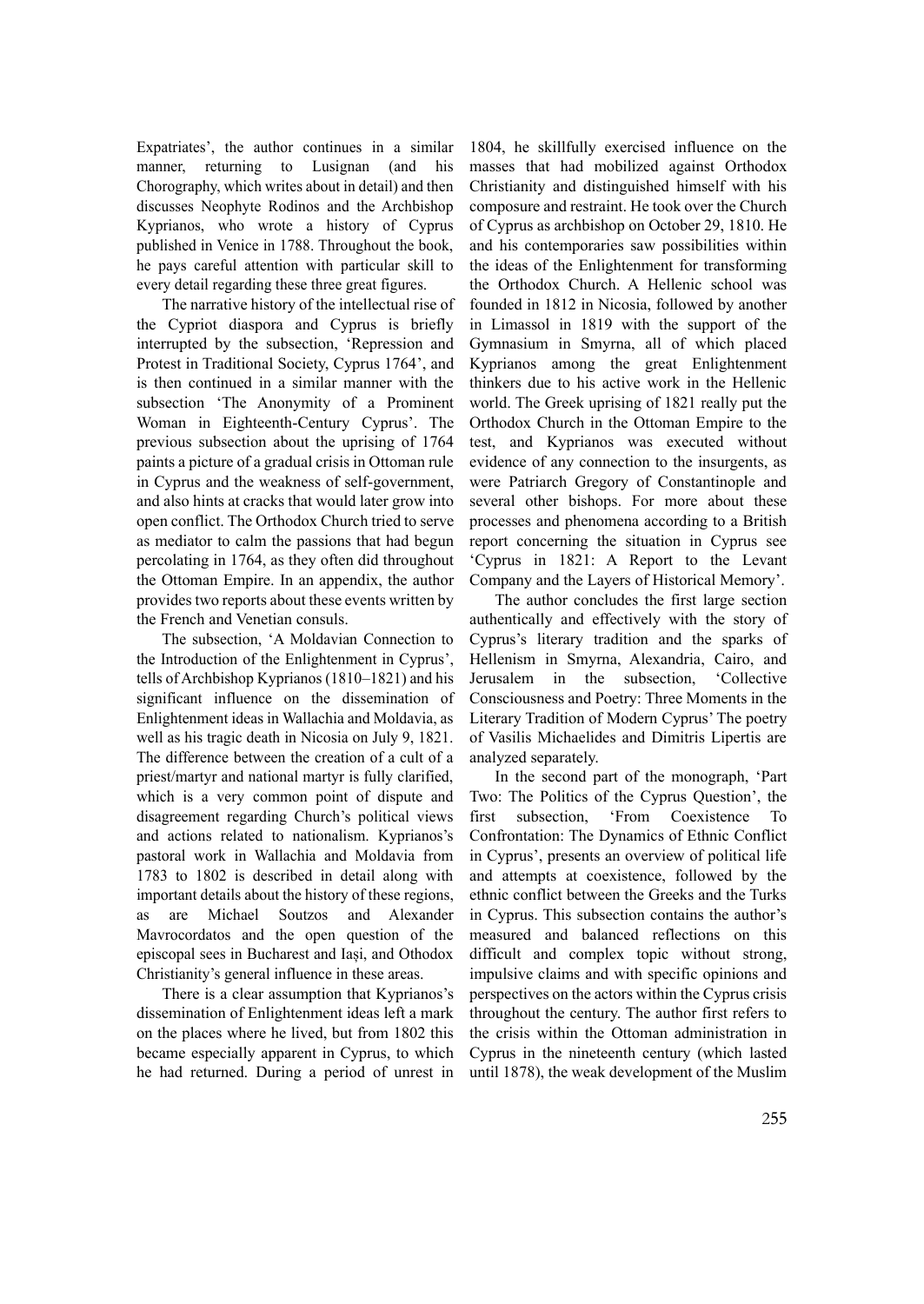village, economic issues, religious entanglements on the island, close ties between Christians and Muslims, the 1764 crisis, and especially the time of the Greek uprising (1821–1830).

The period of British rule, starting from the Congress of Berlin in 1878, brought the island a semblance of peace and consolidation, but it nevertheless favored the Turkish Cypriots, who preferred to cooperate with the British authorities rather than the Greek majority, and retained a partial millet system until 1931. In addition, unresolved agricultural issues, the impoverishment of the Cypriot Muslims, and the Greeks' economic strengthening widened the gap, although some cooperation was not uncommon, as the author himself points out. Cyprus's sensitive position between Athens and Istanbul starting in 1922 encouraged tensions and the rise of nationalism on both sides.

The Greek Cypriot uprising (1955–1960), which led to the island's independence, did not go unnoticed by Ankara. The ratification of the 1960 constitution, carried out under the supervision and patronage of the great powers, was unsatisfactory for both sides, which the author closely examines. Most of the Greek population felt they had been forced make too many concessions, as did many of the Turkish Cypriots. The unrest during 1963– 64 showed that coexistence would not go smoothly. The president of Cyprus, Archbishop Makarios III, made efforts to resolve the situation through mediation by the UN and a local agreement between the Greeks and the Turks (which was the only possible solution). But these were often sabotaged by Ankara and Athens and, along with disinterest from the passive great powers, led to the tragedy of 1974. Turkish forces occupied the northern part of Cyprus after invasions on July 20–22 and August 14–15, 1974. The author recounts these events in a measured and impartial manner, just as he also describes the positions and roles of NATO, Great Britain, and the United States. An appendix contains descriptions of civilian casualties and human suffering, as well as detailed maps and censuses of the Cypriot population during this difficult period.

The subsection, 'Ethnic conflict in a strategic area: The case of Cyprus', continues from where the previous subsection left off and contains a good deal of the author's measured reflections on the fate of Cyprus, possibilities for the island's economic development, and its ethnic tensions and conflicts. Starting from the events of 1974, the author provides detailed information regarding the damage and the consequences of the destruction in July and August 1974. The author calmly poses critical questions concerning who bears most of the responsibility for the failure to find a solution for Greek and Turkish Cypriot coexistence. Through an analysis of the agreements and negotiations in London and Zurich in 1955–1959 and the adoption of the 1960 Constitution (whose content he analyzes in detail), the author points out that conditions existed on the ground for an agreement, but were not sufficiently made use of, and that Archbishop Makarios' efforts were sabotaged from all sides—from Ankara and Athens (since the beginning of the Dictatorship in 1967), as well as from NATO, which gradually began to advocate for a partition of the island. The author views the economic development that started in 1964 and then the UN engagement of 1964–74 as missed opportunities for arriving at agreements and resolving issues. Unfortunately, since 1964 both sides had been heading toward divergence and political misunderstandings, which resulted in the events of 1974 and which the author, once again, calmly and rationally analyzes. The next subsection, 'An Unexplored Case of Political Change', continues in the same vein. An analysis of the Cypriot elections held under British rule provides a clear picture of the unstable and incoherent system of British government, along with the consequences of that system on the island's political landscape after 1960.

The subsections 'Political Community in Plural Societies' and 'Relevance or Irrelevance Of Nationalism: A Perspective From The Eastern Mediterranean', present the author's excellent analyses on key topics in the history of Cyprus and the Mediterranean with measured but strong and compelling takes on issues such as how national communities—and specifically minorities survive in complex global societies in which the Church and the national elites are heavily involved, and the dangers uncontrolled nationalism poses for